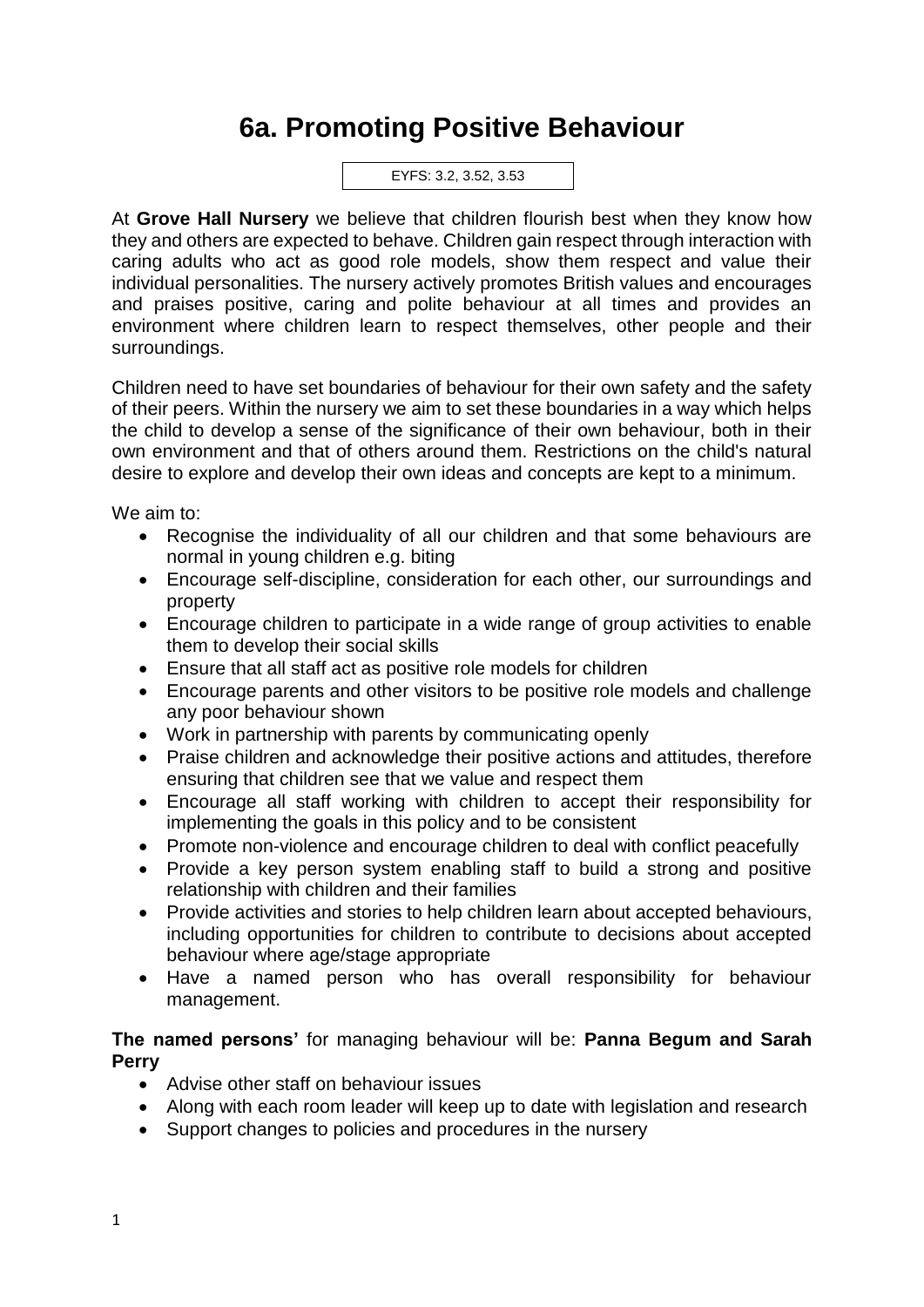- Access relevant sources of expertise where required and act as a central information source for all involved
- Attend regular external training events, and ensure all staff attend relevant inhouse or external training for behaviour management. Keep a record of staff attendance at this training.

Our nursery rules are concerned with safety, care and respect for each other. We keep the rules to a minimum and ensure that these are age and stage appropriate. We regularly involve children in the process of setting rules to encourage cooperation and participation and ensure children gain understanding of the expectations of behaviour relevant to them as a unique child.

Children who behave inappropriately, for example, by physically abusing another child or adult e.g. biting, or through verbal bullying, are helped to talk through their actions and apologise where appropriate. We make sure that the child who has been upset is comforted and the adult will confirm that the other child's behaviour is not acceptable. We always acknowledge when a child is feeling angry or upset and that it is the behaviour that is not acceptable, not the child.

### **When children behave in unacceptable ways:**

- We never use or threaten to use physical punishment/corporal punishment such as smacking or shaking
- We only use physical intervention for the purpose of averting immediate danger or personal injury to any person (including the child) or to manage a child's behaviour if absolutely necessary. We keep a record of any occasions where physical intervention is used and inform parents on the same day, or as reasonably practicable
- We recognise that there may be times where children may have regular occasions where they lose control and may need individual techniques to restrain them. This will only be carried out by staff who have been appropriately trained to do so. Any restraints will only be done following recommended guidance and training and only with a signed agreement from parents on when to use it. We will complete an incident form following any restraints used and notify the parents
- We do not single out children or humiliate them in any way. Where children use unacceptable behaviour they will, wherever possible, be re-directed to alternative activities. Discussions with children will take place as to why their behaviour was not acceptable, respecting their level of understanding and maturity
- Staff will not raise their voices (other than to keep children safe)
- In any case of misbehaviour, we always make it clear to the child or children in question, that it is the behaviour and not the child that is unwelcome
- We decide how to handle a particular type of behaviour depending on the child's age, level of development and the circumstances surrounding the behaviour. This may involve asking the child to talk and think about what he/she has done. All staff support children in developing empathy and children will only be asked to apologise if they have developed strong empathy skills and have a good understanding of why saying sorry is appropriate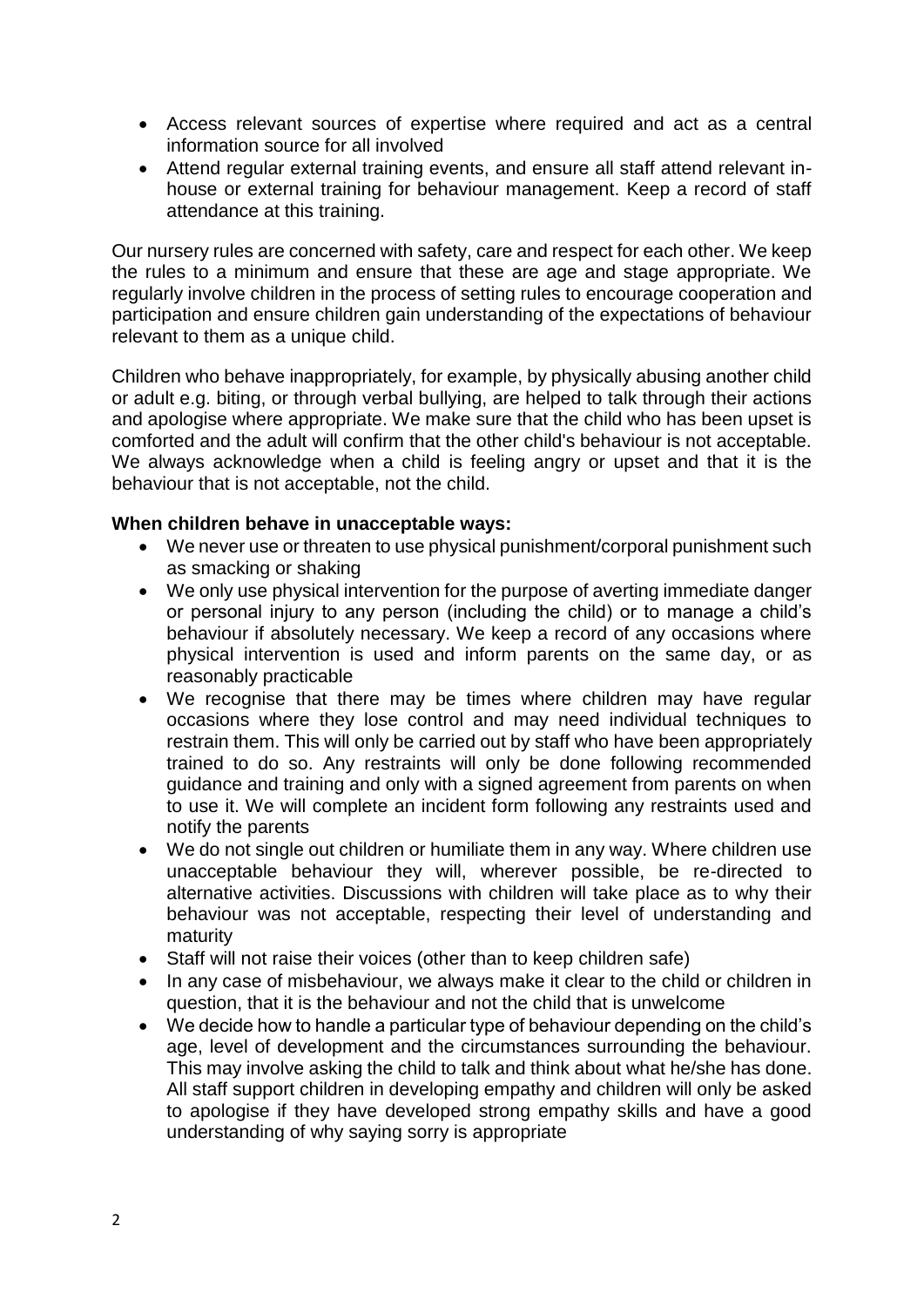- We help staff to reflect on their own responses towards challenging behaviours to ensure that their reactions are appropriate
- We inform parents if their child's behaviour is unkind to others or if their child has been upset. In all cases we deal with inappropriate behaviour in nursery at the time. We may ask parents to meet with staff to discuss their child's behaviour, so that if there are any difficulties we can work together to ensure consistency between their home and the nursery. In some cases we may request additional advice and support from other professionals, such as an educational psychologist
- We support children in developing non-aggressive strategies to enable them to express their feelings
- We keep confidential records on any inappropriate behaviour that has taken place. We inform parents and ask them to read and sign any incidents concerning their child
- We support all children to develop positive behaviour, and we make every effort to provide for their individual needs
- Through partnership with parents and formal observations, we make every effort to identify any behavioural concerns and the causes of that behaviour. From these observations and discussions, we will implement an individual behaviour modification plan where a child's behaviour involves aggressive actions towards other children and staff, for example hitting, kicking etc. The manager will complete risk assessments identifying any potential triggers or warning signs ensuring other children's and staff's safety at all times. In these instances we may remove a child from an area until they have calmed down.

#### **Anti-bullying**

Bullying takes many forms. It can be physical, verbal or emotional, but it is always a repeated behaviour that makes other people feel uncomfortable or threatened. We acknowledge that any form of bullying is unacceptable and will be dealt with immediately while recognising that physical aggression is part of children's development in their early years.

We recognise that children need their own time and space and that it is not always appropriate to expect a child to share. We believe it is important to acknowledge each child's feelings and to help them understand how others might be feeling.

We encourage children to recognise that bullying, fighting, hurting and discriminatory comments are not acceptable behaviour. We want children to recognise that certain actions are right and that others are wrong.

At our nursery, staff follow the procedure below to enable them to deal with challenging behaviour:

- Staff are encouraged to ensure that all children feel safe, happy and secure
- Staff are encouraged to recognise that active physical aggression in the early years is part of the child's development and that it should be channelled in a positive way
- Children are helped to understand that using aggression to get things, is inappropriate and they will be encouraged to resolve problems in other ways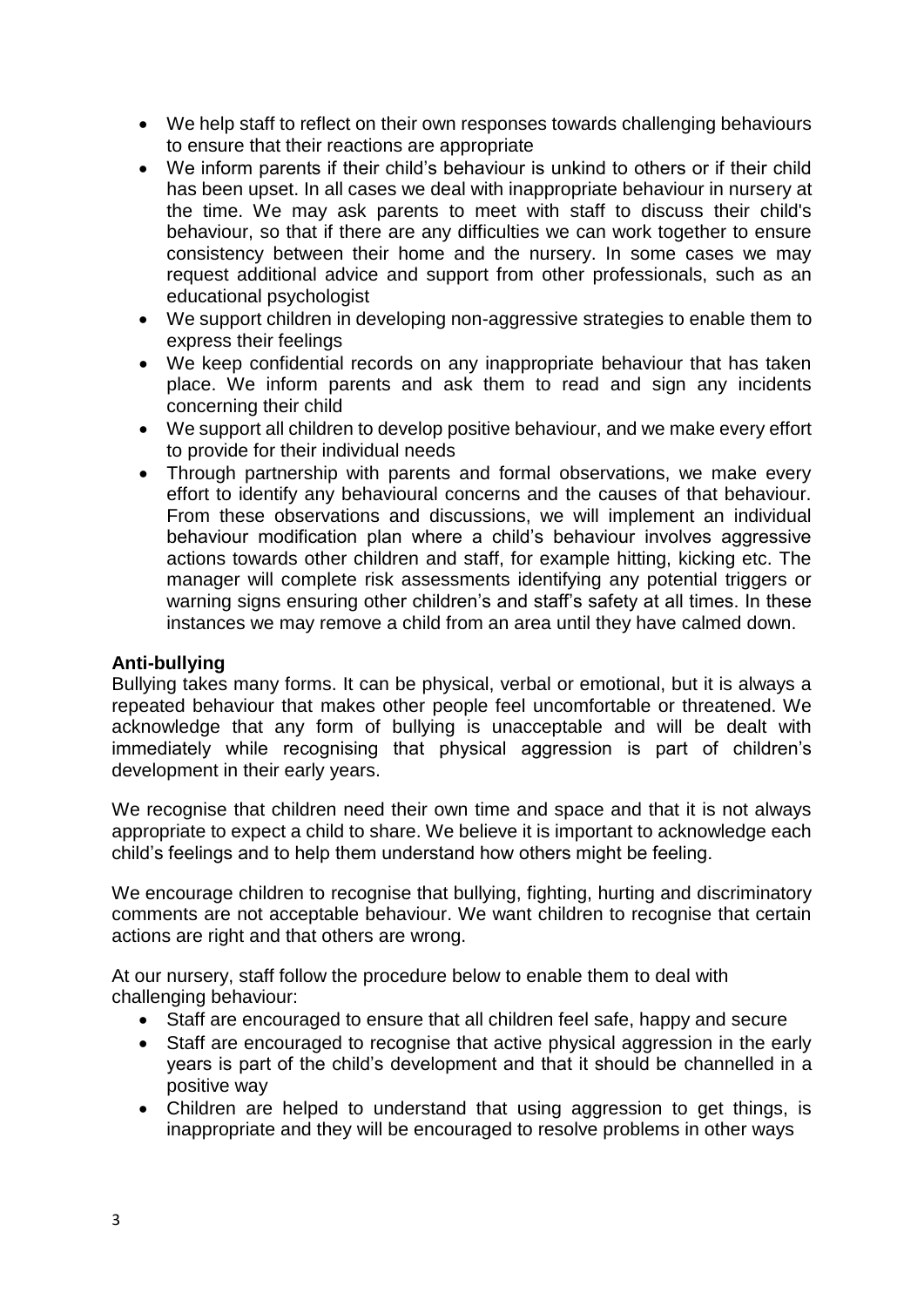- Our staff will intervene when they think a child is being bullied, however mild or harmless it may seem
- Staff will initiate games and activities with children when they feel play has become aggressive, both indoors or out
- Staff will sensitively discuss any instance of bullying with the parents of all involved to look for a consistent resolution to the behaviour
- We will ensure that this policy is available for staff and parents and it will be actively publicised at least once a year to parents and staff.
- If any parent has a concern about their child, a member of staff will be available to discuss those concerns. It is only through co-operation that we can ensure our children feel confident and secure in their environment, both at home and in the nursery
- All concerns will be treated in the strictest confidence.

By positively promoting good behaviour, valuing co-operation and a caring attitude, we hope to ensure that children will develop as responsible members of society.

| This policy was adopted on | Signed on behalf of the nursery | Date for review |
|----------------------------|---------------------------------|-----------------|
| 18/02/2017                 |                                 |                 |